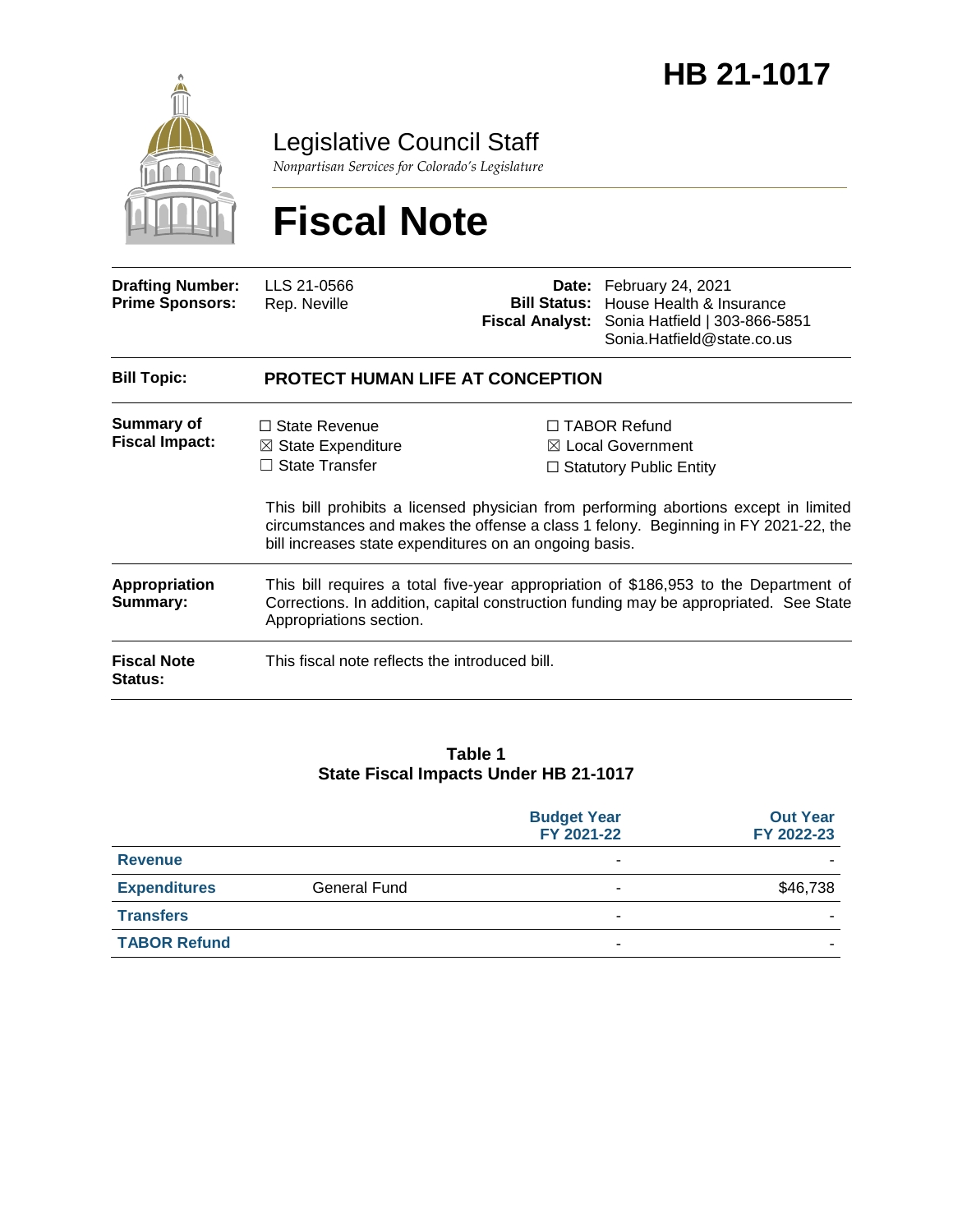## February 24, 2021 **HB 21-1017**

## **Summary of Legislation**

This bill prohibits licensed physicians from performing abortions except:

- when an abortion is necessary to preserve the life of the woman and the physician has made a reasonable medical effort to preserve both the life of the woman and her unborn child; or
- when the physician provides medical treatment to a woman that results in the accidental injury or death of the unborn child.

Offenses under the bill are punishable as a class 1 felony, and a conviction constitutes unprofessional conduct for the purposes of physician licensing.

## **Background**

Federal law requires that state health programs receiving federal funding provide coverage for abortion services if the pregnancy results from rape or incest or if continuing the pregnancy would put the woman's life in danger. Colorado's Medicaid and Children's Health Plan Plus (CHP+) programs are subject to these requirements.

According to the Guttmacher Institute, there were 12,390 abortions performed in Colorado in 2017, the most recent year for which data are available.

## **Comparable Crime Analysis**

Legislative Council Staff is required to include certain information in the fiscal note for any bill that creates a new crime, changes the classification of an existing crime, or changes an element of an existing crime. The following sections outline data on crimes that are comparable to the offense in this bill and discuss assumptions on future rates of criminal convictions under the bill.

**Prior conviction data.** This bill creates the new offense of terminating the life of an unborn child, a class 1 felony. To form an estimate on the prevalence of this new crime, the fiscal note analyzed the existing offense of unlawful termination of pregnancy in the first degree as a comparable crime. From 2018 to 2020, there has been one conviction and sentence for this existing offense. However, "unlawful termination of pregnancy" refers to the termination of a pregnancy by any means other than birth or a medical procedure, instrument, agent, or drug, for which consent of the pregnant woman, or a person authorized by law to act on her behalf, has been obtained, or for which the pregnancy woman's consent is implied by law. Therefore, this existing offense is not directly comparable to the new offense and additional considerations are weighed when estimating the prevalence of this new crime.

**Assumptions.** This fiscal note assumes a high rate of compliance with the provisions of the bill. This analysis assumes that there will be less than five criminal case filings per year for the offense under the bill and that approximately one offender every five years will be convicted and sentenced to the Department of Corrections (DOC). The average DOC length of stay for a class 1 felony is 480 months, or about 40 years. There is no fine for a class 1 felony; therefore, this bill does not increase state revenue.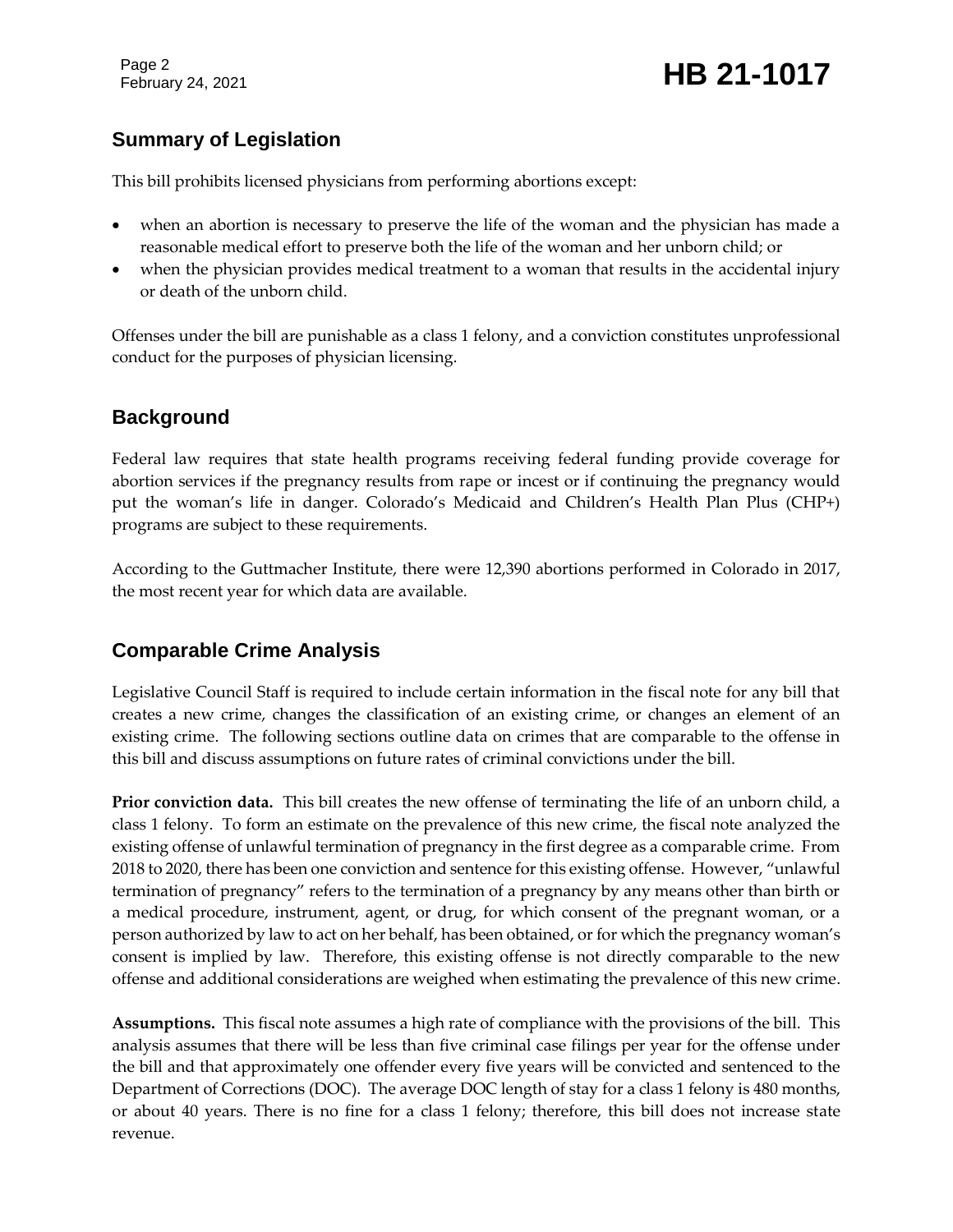Visit <u>leg.colorado.gov/fiscalnotes</u> for more information about criminal justice costs in fiscal notes.

#### **State Expenditures**

Beginning in FY 2021-22, this bill increases state General Fund expenditures by at least \$186,953 in the DOC over a five-year period. The bill may also increase future capital construction costs in the DOC. Additionally, this bill may increase workload and costs in the Judicial Department and agencies that provide representation to indigent persons.

**Department of Corrections operating costs (five-year fiscal impact).** Based on the assumptions above, the bill increases prison operating costs for the DOC by a total of \$186,953 over the five-year period beginning in FY 2021-22. This fiscal note assumes no prison operating costs will occur in the first year due to the amount of time required for criminal filing, trial, disposition, and sentencing of each case. Once an offender is released from prison, they are assigned to parole; however, since the average length of stay is 40 years, any parole impact falls outside the five-year estimate. Table 2 shows the estimated cost of the bill over the next five fiscal years.

| <b>Fiscal Year</b>                 | <b>Bed Impact</b> | <b>Operating Cost</b> |
|------------------------------------|-------------------|-----------------------|
| FY 2021-22                         |                   |                       |
| FY 2022-23                         | 1                 | \$46,738              |
| FY 2023-24                         | 1                 | \$46,738              |
| FY 2024-25                         | 1                 | \$46,738              |
| FY 2025-26                         | 1                 | \$46,738              |
| <b>Total Prison Operating Cost</b> | \$186,953         |                       |

#### **Table 2 Prison Operating Costs Under HB 21-1017**

**Department of Corrections capital construction costs.** In addition to the five-year operating and parole impacts discussed above, Section 2-2-703, C.R.S., requires that the General Assembly consider increased capital construction costs for the DOC to house additional inmates. Based on the average per bed construction costs of previous prison facilities, capital construction costs of \$178,471 would be required to increase prison bed space in line with the estimated increase in prison population under this bill. If the General Assembly determines that additional prison bed space is needed, this bill should include a transfer of General Fund to the Capital Construction Fund, to be reappropriated to the Corrections Expansion Reserve Fund. Money in the Corrections Expansion Reserve Fund is available for future DOC construction projects, which would be identified and funded through the annual budget process based on the state's overall prison needs.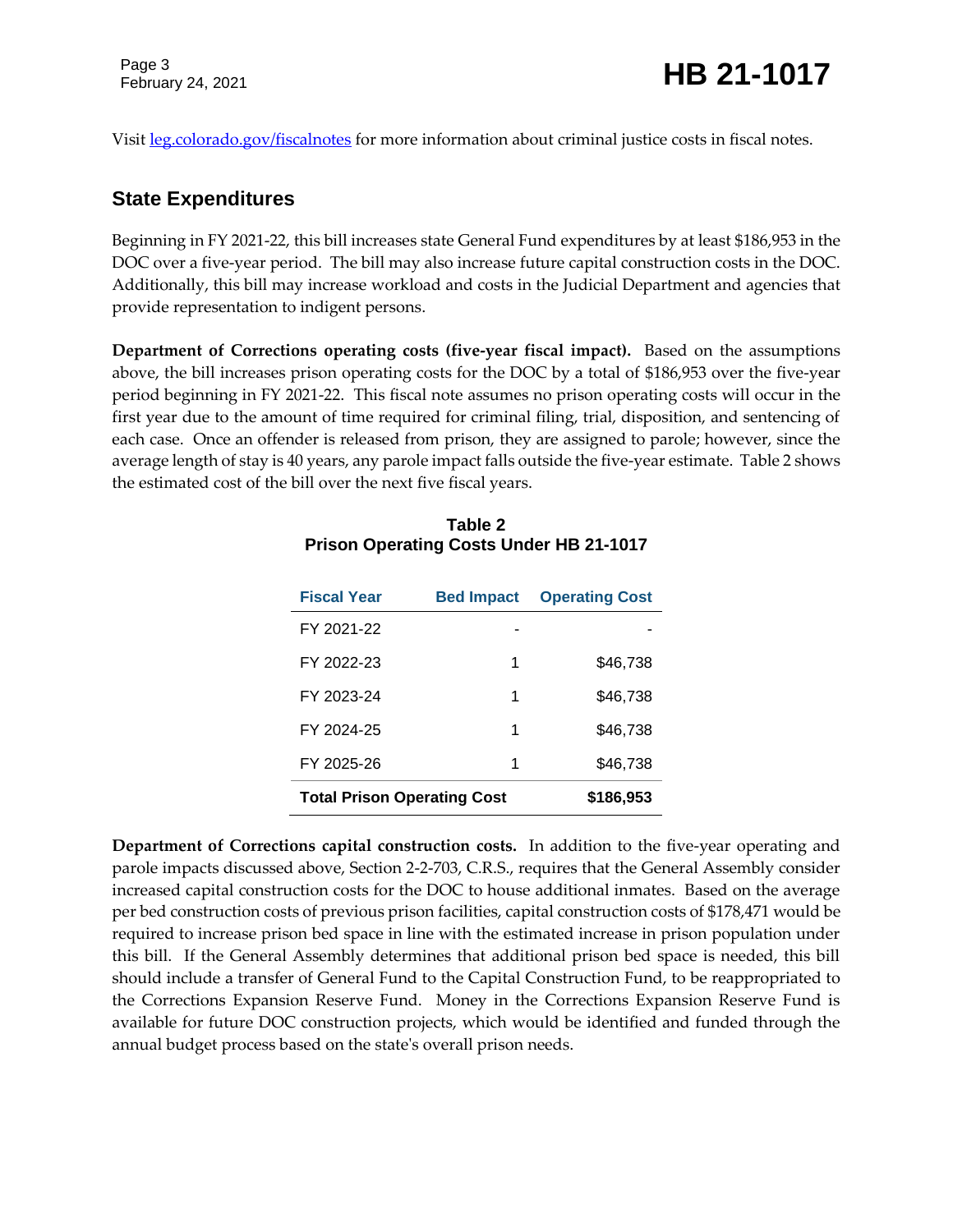## February 24, 2021 **HB 21-1017**

**Judicial Department***.* Starting in FY 2021-22, this bill will increase workload for the trial courts in the Judicial Department to process any additional criminal case filings. This impact will be minimal and can be accomplished within existing appropriations. Workload and costs may also increase for public defenders. It is assumed that any increase in costs will be addressed through the annual budget process, if needed.

**Department of Regulatory Agencies**. Under the bill, a conviction for providing unauthorized abortion services constitutes unprofessional conduct by a licensed physician. The bill may result in additional complaints or disciplinary procedures for the State Medical Board and the Division of Professions and Occupations. This increase in workload is anticipated to be minimal and can be accomplished within existing appropriations.

**Department of Health Care Policy and Financing.** As described in the Background section, Colorado's Medicaid and CHP+ programs are subject to federal requirements mandating that a state provide coverage for abortion services if the pregnancy results from rape or incest or if continuing the pregnancy would put the woman's life in danger. To remain compliant with federal law, the department may be required to transport a woman who is pregnant as a result of rape or incest to another state to obtain an abortion. As it is unknown how often this will occur, the fiscal impact cannot be determined. The fiscal note assumes such instances are rare, and that the department will not require an increase in appropriations.

### **Local Government**

Beginning in FY 2021-22, this bill is expected to increase local government workload and costs for district attorneys that investigate and prosecute offenses under the bill. Because legal abortions are currently performed by licensed physicians, the fiscal note assumes a high rate of compliance with the provisions of the bill and that any increase in workload for district attorneys will be minimal.

### **Effective Date**

The bill takes effect upon signature of the Governor, or upon becoming law without his signature.

## **State Appropriations**

Starting in FY 2021-22, this bill requires a General Fund appropriation of \$186,953 for the five-year DOC operating impacts identified in Table 2.

As discussed in the DOC capital construction costs section above, the General Assembly may appropriate \$178,471 for prison bed construction, as necessary.